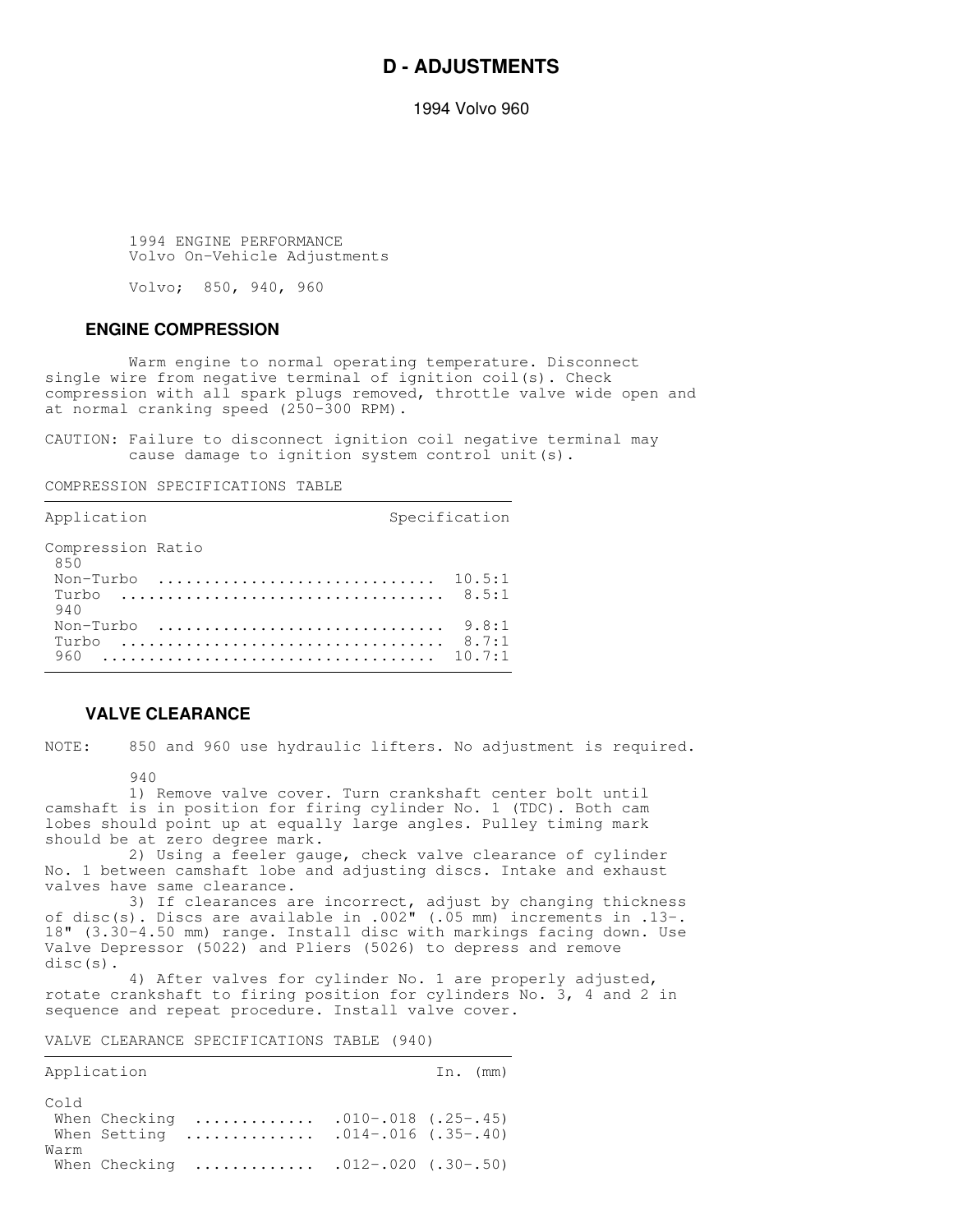When Setting .............. .016-.018 (.40-.45)

,我们就会不会不会。""我们,我们就会不会不会,我们就会不会不会,我们就会不会不会。""我们,我们就会不会不会,我们就会不会不会。""我们,我们就会不会不会,我们

# **IGNITION TIMING**

Ignition timing is computer-controlled and is not adjustable.

IGNITION TIMING TABLE (Degrees BTDC @ RPM)

| Application                                                                    | (1) Timing |
|--------------------------------------------------------------------------------|------------|
| 850<br>Non-Turbo  10 @ 800<br>4-8 @ 850<br>Turbo<br>12 @ 725-825<br>940<br>960 |            |
| $(1)$ - Ignition timing is computer-controlled and<br>is not adjustable.       |            |

### **IDLE SPEED & MIXTURE**

NOTE: Cold (fast) idle is computer-controlled. Basic idle speed for 850 and 960 is not adjustable.

Basic Idle Speed (940)

 1) Ground Red/White wire in 2-wire test lead. See Fig. 1. Test lead is located on right side of master cylinder. Grounding wire will set air valve wide open.

 2) Use air bleed knob located under throttle body to set basic idle speed. See IDLE SPEED & CO LEVEL table. Disconnect ground wire from test lead. Engine speed should increase.



Fig. 1: Adjusting Basic Idle Speed (940) Courtesy of Volvo Cars of North America.

# IDLE SPEED & CO LEVEL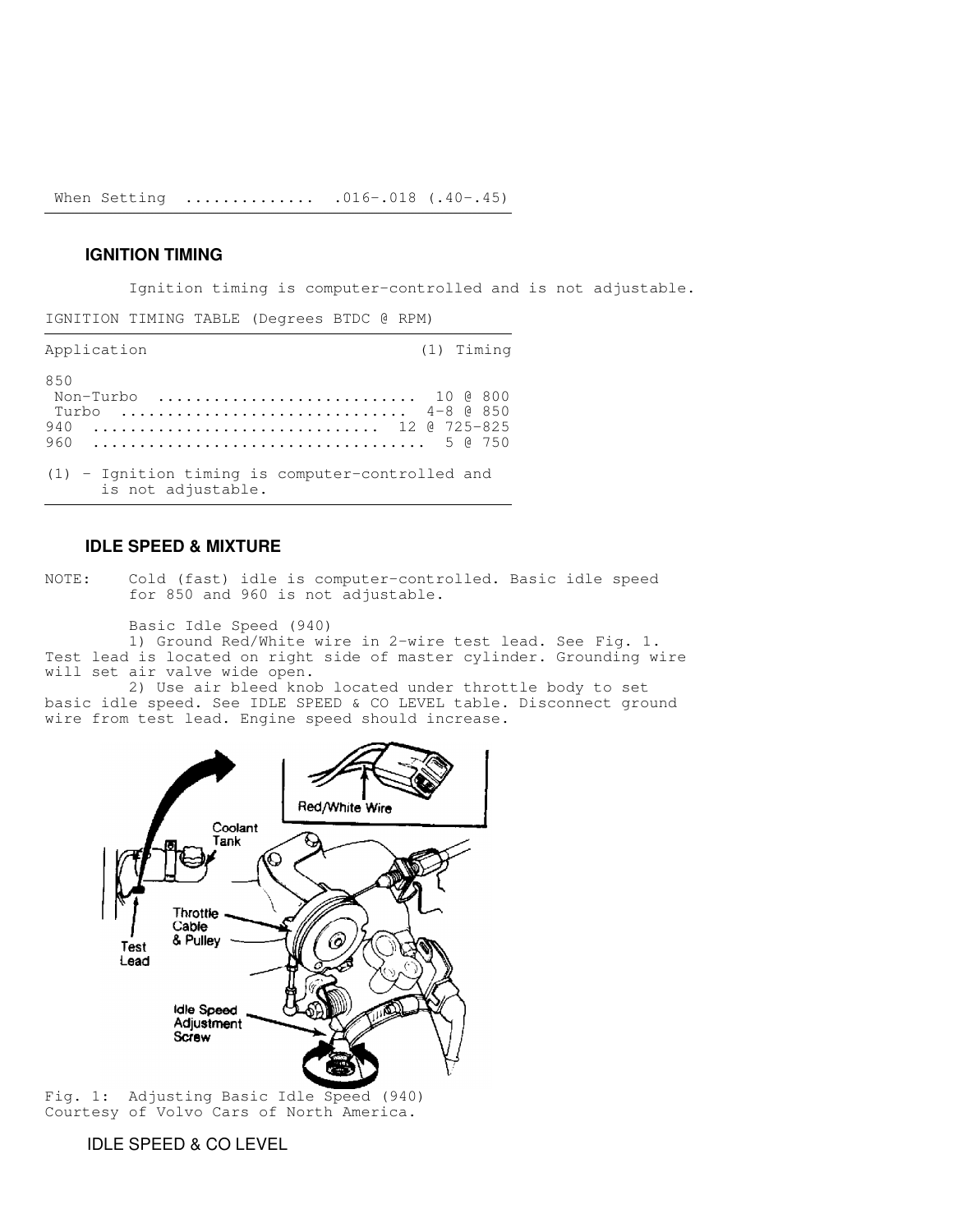IDLE SPEED & CO LEVEL TABLE

| Application                                                 | Idle RPM             | (1) CO Level                             |
|-------------------------------------------------------------|----------------------|------------------------------------------|
| 850<br>Non-Turbo                                            |                      |                                          |
| Cooling Fan On                                              | 800                  | 0.6%                                     |
| Cooling Fan Off<br>Turbo                                    | 825<br>850           | 0.6%<br>$\ldots \ldots \ldots$ . 20-1.0% |
| 940                                                         |                      |                                          |
| Non-Turbo<br>Turbo                                          | 775<br>.<br>750<br>. | 0.6%<br>0.6%                             |
| 960<br>.                                                    | 750<br>.             | 0.6%                                     |
| $(1)$ - CO level is measured before catalytic<br>converter. |                      |                                          |

,我们就会不会不会。""我们,我们不会不会不会,我们不会不会不会,我们不会不会不会。""我们,我们不会不会不会不会。""我们,我们不会不会不会,我们不会不会不会

,我们就是一个人的,我们就是一个人的,我们就是一个人的,我们就是一个人的。""我们,我们就是一个人的,我们就是一个人的。""我们,我们就是一个人的,我们就是一个

NOTE: Idle mixture adjustment is not a normal tune-up procedure. It should not be performed unless mixture control unit is replaced or vehicle fails emissions testing. On some 940 models, idle mixture may not be adjustable. On 850 and 960, idle mixture is not adjustable.

 Idle Mixture (940) 1) Warm engine to normal operating temperature. Check idle speed and ignition timing. Disconnect oxygen sensor. Check CO level. See IDLE SPEED & CO LEVEL table. 2) If CO level is incorrect, turn off engine. Drill two 5/16" holes in adjustment plug. Pull out plug using snap ring pliers. Start engine, and adjust CO level.

 3) Turning screw counterclockwise decreases CO level. See Fig. 2. Turning screw clockwise increases level. When adjustment is completed, reconnect oxygen sensor lead and remove test equipment. Seal idle mixture screw using a new plug.



Fig. 2: Adjusting Idle Mixture (940) Courtesy of Volvo Cars of North America.

# **THROTTLE CONTROLS**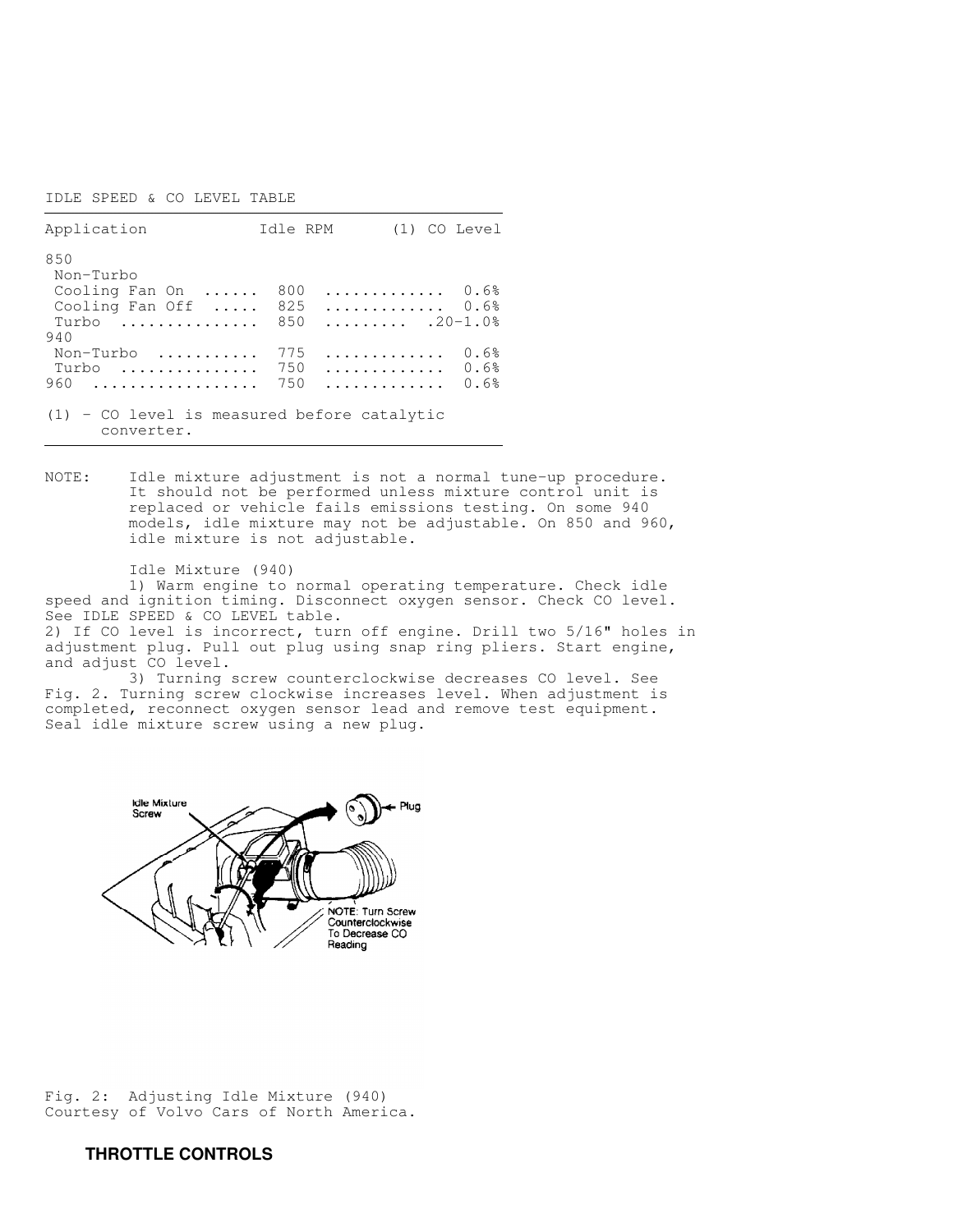## THROTTLE SWITCH

NOTE: 850 and 960 throttle switch is not adjustable.

 Checking (940) Open throttle slightly and listen for a click. Click indicates throttle switch opens.

Adjusting (940)

 Ensure throttle valve is closed. Loosen TPS retaining screws. Turn TPS switch clockwise slightly. Turn TPS switch back again until a click is heard. Tighten retaining screws. Recheck setting. Open throttle slightly, a click should be heard. Click indicates switch is activating.

#### THROTTLE LINK ROD

940

 Install a .004" (.10 mm) feeler gauge between throttle pulley and idle stop. See Fig. 3. Ensure distance between throttle lever and adjustment screw is .004" (.10 mm). If measurement is not within specification, adjust link rod.



Fig. 3: Adjusting Throttle Link Rod (940) Courtesy of Volvo Cars of North America.

> 850 (Non-Turbo) 1) Mount link rod on throttle housing with "L" mark on rod at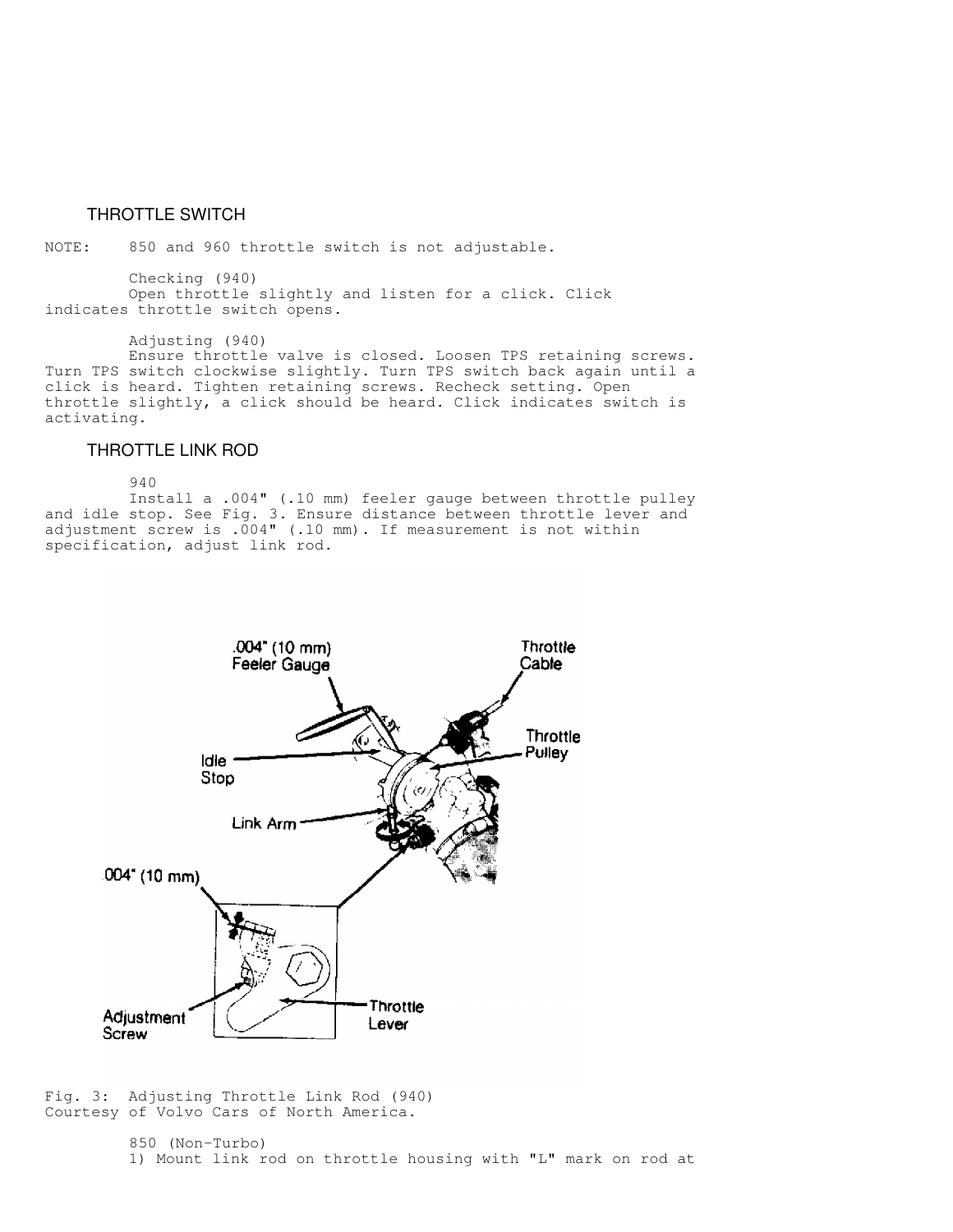housing end and "R" mark on pulley end. Put a .10" (2.5 mm) feeler gauge at pulley stop. See Fig. 4. Turn middle of rod until clearance between lever and adjusting screw is .012" (.30 mm). Ensure rod does not turn and tighten lock nuts.

 2) Recheck clearance. Ensure a .020" (.50 mm) feeler gauge cannot be inserted between lever and adjusting screw. Ensure a .004" (.10 mm) feeler gauge can be inserted between lever and adjusting screw. If clearance is not correct, repeat step 1).



Fig. 4: Adjusting Throttle Link Rod (850 Non-Turbo) Courtesy of Volvo Cars of North America.

850 (Turbo)

 1) Loosen throttle link lock nut so link is separated and can spring back easily to its innermost position. Mount link in position.

NOTE: Lubricate link with petroleum jelly if needed.

 2) Attach link end with ball and lock nut to throttle spindle. Ensure throttle spindle is in contact with adjusting screw "B" and pulley is seated against idle stop "C". Tighten link lock nut "A". Rotate pulley to ensure link seats against adjusting screw "B" before pulley seats against idle stop "C". See Fig. 5.



Fig. 5: Adjusting Throttle Link Rod (850 Turbo) Courtesy of Volvo Cars of North America.

#### THROTTLE CABLE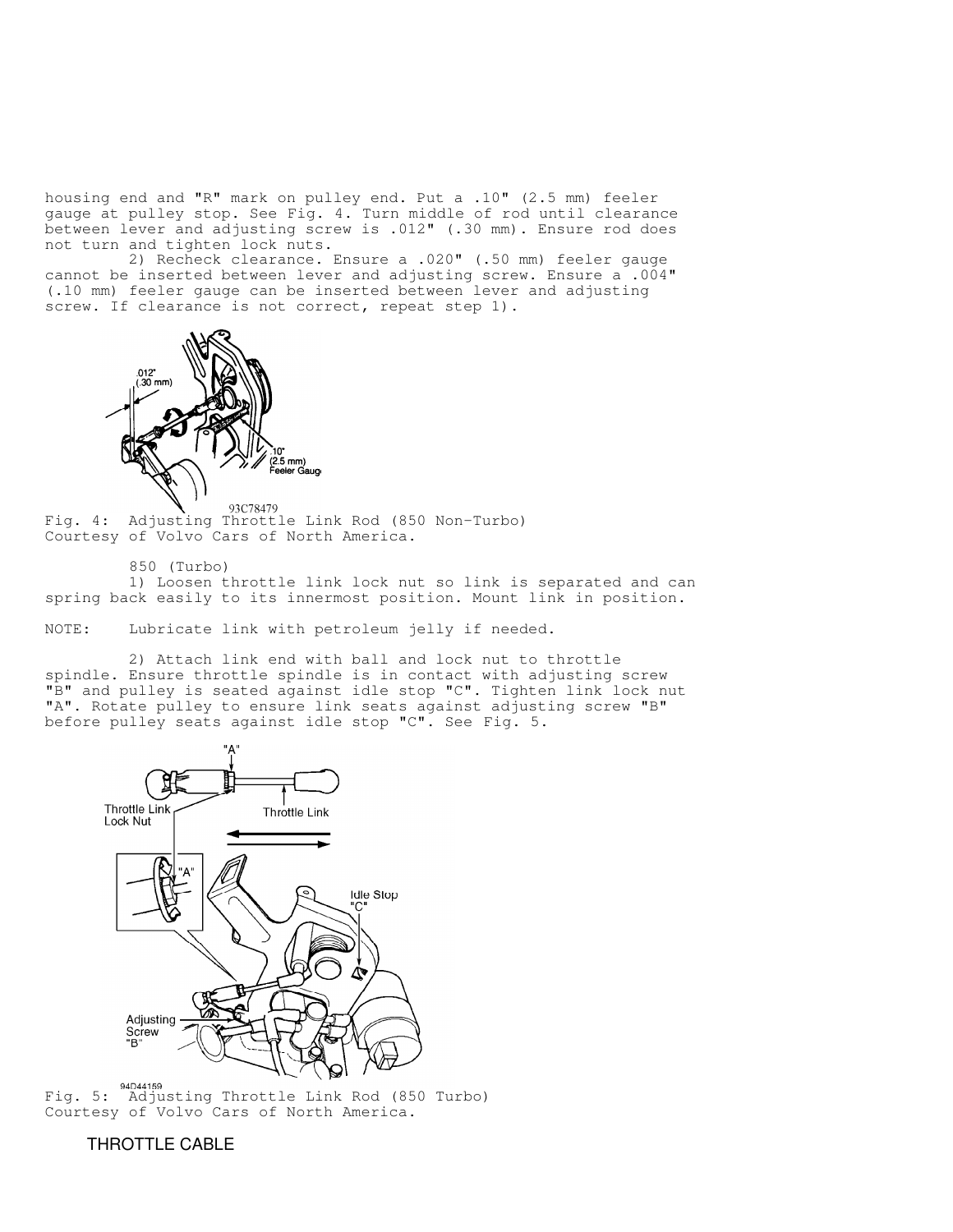Throttle pulley should contact idle stop in idle position. Cable should be taut but not affect position of throttle pulley. At full throttle, pulley should contact full throttle stop. Adjust throttle cable as required if it is out of adjustment. See Fig. 3.

#### 850 & 960

940

 Throttle pulley should move freely without sticking. Cable should be taut in idling position, without altering pulley position. Pulley should rest against idle stop. See Fig. 6. Adjust cable as necessary. Press accelerator pedal to floor, and ensure pulley reaches full-load stop.



Fig. 6: Adjusting Throttle Cable (960 Shown; 850 Is Similar) Courtesy of Volvo Cars of North America.

#### KICKDOWN CABLE

NOTE: Depress accelerator pedal. DO NOT turn throttle pulley by hand or adjustment will be incorrect.

 On 940, fully depress accelerator pedal. At full throttle, distance between cable stop and cable casing should be 1.98-2.07" (50. 4-52.6 mm). See Fig. 7. On 960, adjust cable until it is just pulled gently tight. Adjust kickdown cable if it is not within specification.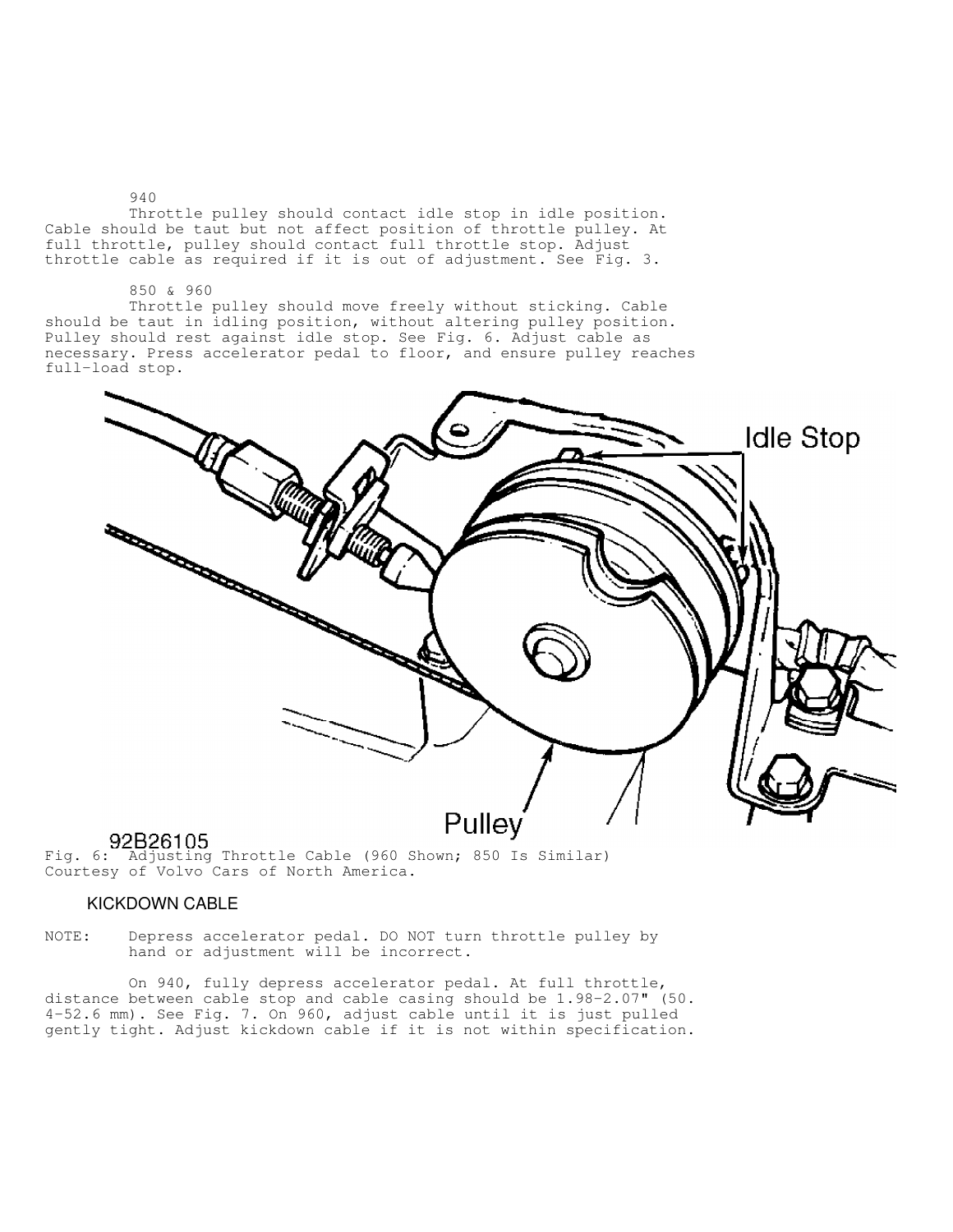

Courtesy of Volvo Cars of North America.

# BASIC THROTTLE SETTING

NOTE: If basic throttle setting is adjusted, throttle position will change. Therefore, throttle switch must be adjusted whenever basic throttle setting is adjusted. See THROTTLE SWITCH under THROTTLE CONTROLS. Basic throttle setting for 960 is not adjustable.

 850 & 940 Loosen basic throttle setting adjustment screw lock nut. See Fig. 8. Turn screw until throttle is completely closed. On 940, tighten adjustment screw until it touches throttle lever and then turn an additional 1/4 turn. On 850, tighten adjustment screw until it touches throttle lever and then turn an additional 1/2 turn. On all models, tighten lock nut, making sure not to change adjustment. Recheck basic throttle setting.